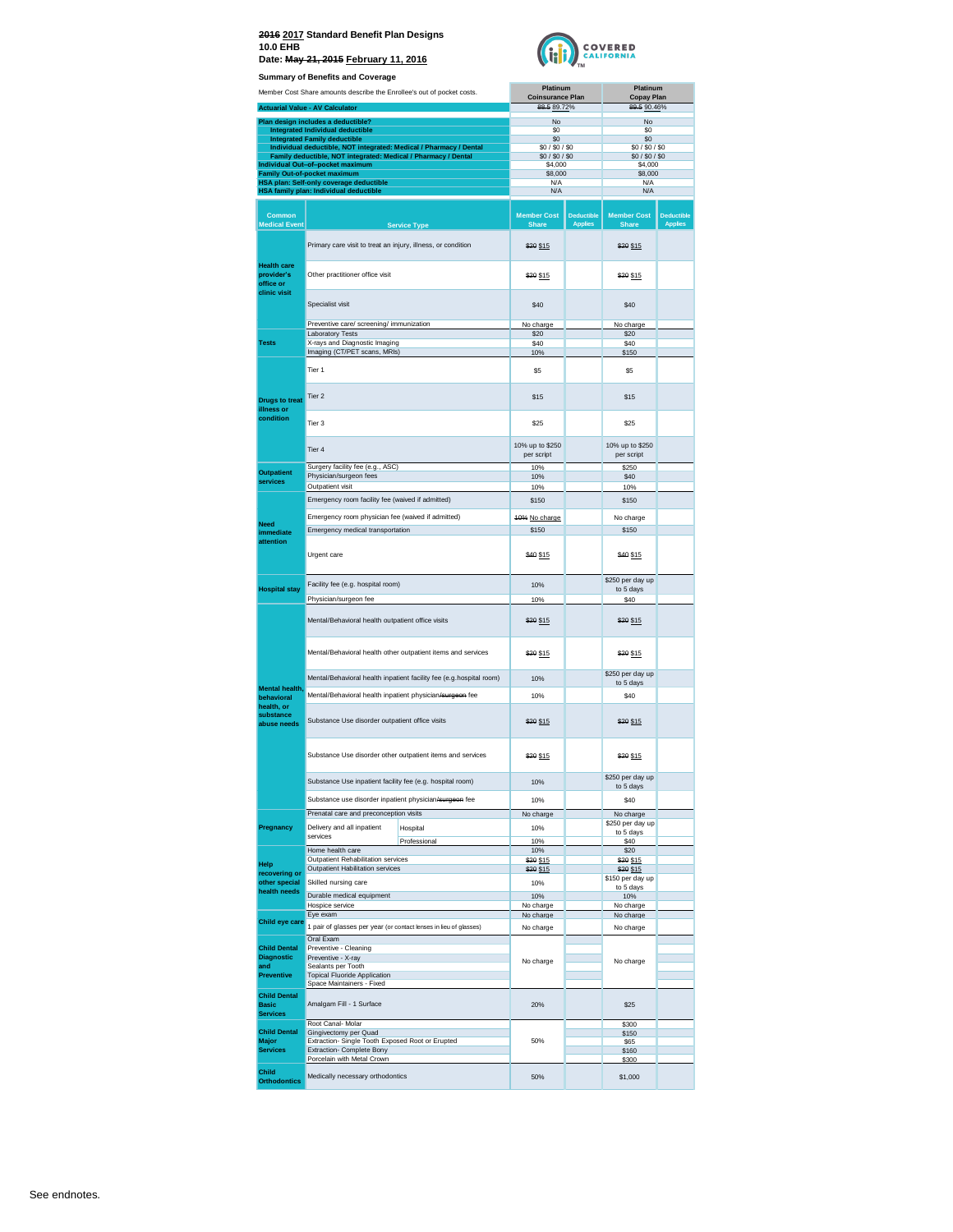#### **2016 2017 Standard Benefit Plan Designs 10.0 EHB**

**Date: May 21, 2015 February 11, 2016**

| Summary or Benerius and Coverage<br>Member Cost Share amounts describe the Enrollee's out of pocket costs. |                                                                                                                                      | Gold                                                                |                                       | Gold                                |                                       |                   |
|------------------------------------------------------------------------------------------------------------|--------------------------------------------------------------------------------------------------------------------------------------|---------------------------------------------------------------------|---------------------------------------|-------------------------------------|---------------------------------------|-------------------|
|                                                                                                            |                                                                                                                                      |                                                                     | <b>Coinsurance Plan</b><br>80.280.86% |                                     | <b>Copay Plan</b><br>84.0 81.59%      |                   |
|                                                                                                            | <b>Actuarial Value - AV Calculator</b>                                                                                               |                                                                     |                                       |                                     |                                       |                   |
|                                                                                                            | Plan design includes a deductible?<br>Integrated Individual deductible                                                               |                                                                     | No<br>\$0                             |                                     | No<br>\$0                             |                   |
|                                                                                                            | <b>Integrated Family deductible</b>                                                                                                  |                                                                     | \$0                                   |                                     | \$0                                   |                   |
|                                                                                                            | Individual deductible, NOT integrated: Medical / Pharmacy / Dental<br>Family deductible, NOT integrated: Medical / Pharmacy / Dental |                                                                     | \$0/\$0/\$0<br>\$0/\$0/\$0            |                                     | \$0/\$0/\$0<br>\$0/\$0/\$0            |                   |
|                                                                                                            | Individual Out-of-pocket maximum                                                                                                     |                                                                     | \$6,200 6,750                         |                                     | \$6,200 6,750                         |                   |
|                                                                                                            | <b>Family Out-of-pocket maximum</b><br>HSA plan: Self-only coverage deductible                                                       |                                                                     | \$42,400 13,500<br>N/A                |                                     | \$12,400 13,500<br>N/A                |                   |
|                                                                                                            | HSA family plan: Individual deductible                                                                                               |                                                                     | N/A                                   |                                     | N/A                                   |                   |
|                                                                                                            |                                                                                                                                      |                                                                     |                                       |                                     |                                       |                   |
| <b>Common</b>                                                                                              |                                                                                                                                      |                                                                     | <b>Member Cost</b>                    | <b>Deductible</b><br><b>Applies</b> | <b>Member Cost</b>                    | <b>Deductible</b> |
| <b>Medical Event</b>                                                                                       |                                                                                                                                      | <b>Service Type</b>                                                 | <b>Share</b>                          |                                     | Share                                 | <b>Applies</b>    |
|                                                                                                            | Primary care visit to treat an injury, illness, or condition                                                                         |                                                                     | \$35 \$30                             |                                     | \$35 \$30                             |                   |
| <b>Health care</b><br>provider's<br>office or                                                              | Other practitioner office visit                                                                                                      |                                                                     | \$35 \$30                             |                                     | \$35 \$30                             |                   |
| clinic visit                                                                                               | Specialist visit                                                                                                                     |                                                                     | \$55                                  |                                     | \$55                                  |                   |
|                                                                                                            | Preventive care/ screening/ immunization                                                                                             |                                                                     | No charge                             |                                     | No charge                             |                   |
|                                                                                                            | <b>Laboratory Tests</b>                                                                                                              |                                                                     | \$35                                  |                                     | \$35                                  |                   |
| <b>Tests</b>                                                                                               | X-rays and Diagnostic Imaging<br>Imaging (CT/PET scans, MRIs)                                                                        |                                                                     | \$50 \$55<br>20%                      |                                     | \$50 \$55<br>\$250 \$275              |                   |
|                                                                                                            |                                                                                                                                      |                                                                     |                                       |                                     |                                       |                   |
|                                                                                                            | Tier 1                                                                                                                               |                                                                     | \$15                                  |                                     | \$15                                  |                   |
| <b>Drugs to treat</b><br>illness or                                                                        | Tier <sub>2</sub>                                                                                                                    |                                                                     | \$50 \$55                             |                                     | \$50 \$55                             |                   |
| condition                                                                                                  | Tier <sub>3</sub>                                                                                                                    |                                                                     | \$70 \$75                             |                                     | \$70 \$75                             |                   |
|                                                                                                            | Tier 4                                                                                                                               |                                                                     | 20% up to \$250<br>per script         |                                     | 20% up to \$250<br>per script         |                   |
| <b>Outpatient</b>                                                                                          | Surgery facility fee (e.g., ASC)                                                                                                     |                                                                     | 20%                                   |                                     | \$600                                 |                   |
| services                                                                                                   | Physician/surgeon fees<br>Outpatient visit                                                                                           |                                                                     | 20%<br>20%                            |                                     | \$55<br>20%                           |                   |
|                                                                                                            | Emergency room facility fee (waived if admitted)                                                                                     |                                                                     |                                       |                                     |                                       |                   |
|                                                                                                            |                                                                                                                                      |                                                                     | \$250 \$325                           |                                     | \$250 \$325                           |                   |
| Need                                                                                                       | Emergency room physician fee (waived if admitted)                                                                                    |                                                                     | 20% No charge                         |                                     | No charge                             |                   |
| immediate                                                                                                  | Emergency medical transportation                                                                                                     |                                                                     | \$250                                 |                                     | \$250                                 |                   |
| attention                                                                                                  | Urgent care                                                                                                                          |                                                                     | \$60 \$30                             |                                     | \$60 \$30                             |                   |
|                                                                                                            | Facility fee (e.g. hospital room)                                                                                                    |                                                                     | 20%                                   |                                     | \$600 per day up                      |                   |
| <b>Hospital stay</b>                                                                                       | Physician/surgeon fee                                                                                                                |                                                                     | 20%                                   |                                     | to 5 days<br>\$55                     |                   |
|                                                                                                            | Mental/Behavioral health outpatient office visits                                                                                    |                                                                     | \$35 \$30                             |                                     | \$35 \$30                             |                   |
|                                                                                                            | Mental/Behavioral health other outpatient items and services                                                                         |                                                                     | \$35 \$30                             |                                     | \$35 \$30                             |                   |
|                                                                                                            |                                                                                                                                      | Mental/Behavioral health inpatient facility fee (e.g.hospital room) | 20%                                   |                                     | \$600 per day up                      |                   |
| Mental health,                                                                                             |                                                                                                                                      |                                                                     |                                       |                                     | to 5 days                             |                   |
| behavioral<br>health, or                                                                                   | Mental/Behavioral health inpatient physician/surgeon fee                                                                             |                                                                     | 20%                                   |                                     | \$55                                  |                   |
| substance<br>abuse needs                                                                                   | Substance Use disorder outpatient office visits                                                                                      |                                                                     | \$35 \$30                             |                                     | \$35 \$30                             |                   |
|                                                                                                            |                                                                                                                                      | Substance Use disorder other outpatient items and services          | \$35 \$30                             |                                     | \$35 \$30                             |                   |
|                                                                                                            | Substance Use inpatient facility fee (e.g. hospital room)                                                                            |                                                                     | 20%                                   |                                     | \$600 per day up<br>to 5 days         |                   |
|                                                                                                            | Substance use disorder inpatient physician/surgeon fee                                                                               |                                                                     | 20%                                   |                                     | \$55                                  |                   |
|                                                                                                            | Prenatal care and preconception visits                                                                                               |                                                                     | No charge                             |                                     | No charge                             |                   |
| Pregnancy                                                                                                  | Delivery and all inpatient<br>services                                                                                               | Hospital<br>Professional                                            | 20%<br>20%                            |                                     | \$600 per day up<br>to 5 days<br>\$55 |                   |
|                                                                                                            | Home health care                                                                                                                     |                                                                     | 20%                                   |                                     | \$30                                  |                   |
| Help                                                                                                       | Outpatient Rehabilitation services<br>Outpatient Habilitation services                                                               |                                                                     | \$35 \$30<br>\$35 \$30                |                                     | \$35 \$30<br>\$35 \$30                |                   |
| recovering or<br>other special                                                                             | Skilled nursing care                                                                                                                 |                                                                     | 20%                                   |                                     | \$300 per day up                      |                   |
| health needs                                                                                               | Durable medical equipment                                                                                                            |                                                                     | 20%                                   |                                     | to 5 days<br>20%                      |                   |
|                                                                                                            | Hospice service                                                                                                                      |                                                                     | No charge                             |                                     | No charge                             |                   |
| Child eye care                                                                                             | Eye exam                                                                                                                             |                                                                     | No charge                             |                                     | No charge                             |                   |
|                                                                                                            | 1 pair of glasses per year (or contact lenses in lieu of glasses)                                                                    |                                                                     | No charge                             |                                     | No charge                             |                   |
| <b>Child Dental</b>                                                                                        | Oral Exam<br>Preventive - Cleaning                                                                                                   |                                                                     |                                       |                                     |                                       |                   |
| <b>Diagnostic</b>                                                                                          | Preventive - X-ray                                                                                                                   |                                                                     | No charge                             |                                     | No charge                             |                   |
| and<br><b>Preventive</b>                                                                                   | Sealants per Tooth<br><b>Topical Fluoride Application</b>                                                                            |                                                                     |                                       |                                     |                                       |                   |
|                                                                                                            | Space Maintainers - Fixed                                                                                                            |                                                                     |                                       |                                     |                                       |                   |
| <b>Child Dental</b><br><b>Basic</b>                                                                        | Amalgam Fill - 1 Surface                                                                                                             |                                                                     | 20%                                   |                                     | \$25                                  |                   |
| <b>Services</b>                                                                                            | Root Canal- Molar                                                                                                                    |                                                                     |                                       |                                     | \$300                                 |                   |
| <b>Child Dental</b>                                                                                        | Gingivectomy per Quad                                                                                                                |                                                                     |                                       |                                     | \$150                                 |                   |
| Major<br><b>Services</b>                                                                                   | Extraction- Single Tooth Exposed Root or Erupted<br>Extraction- Complete Bony                                                        |                                                                     | 50%                                   |                                     | \$65<br>\$160                         |                   |
|                                                                                                            | Porcelain with Metal Crown                                                                                                           |                                                                     |                                       |                                     | \$300                                 |                   |
| <b>Child</b><br><b>Orthodontics</b>                                                                        | Medically necessary orthodontics                                                                                                     |                                                                     | 50%                                   |                                     | \$1,000                               |                   |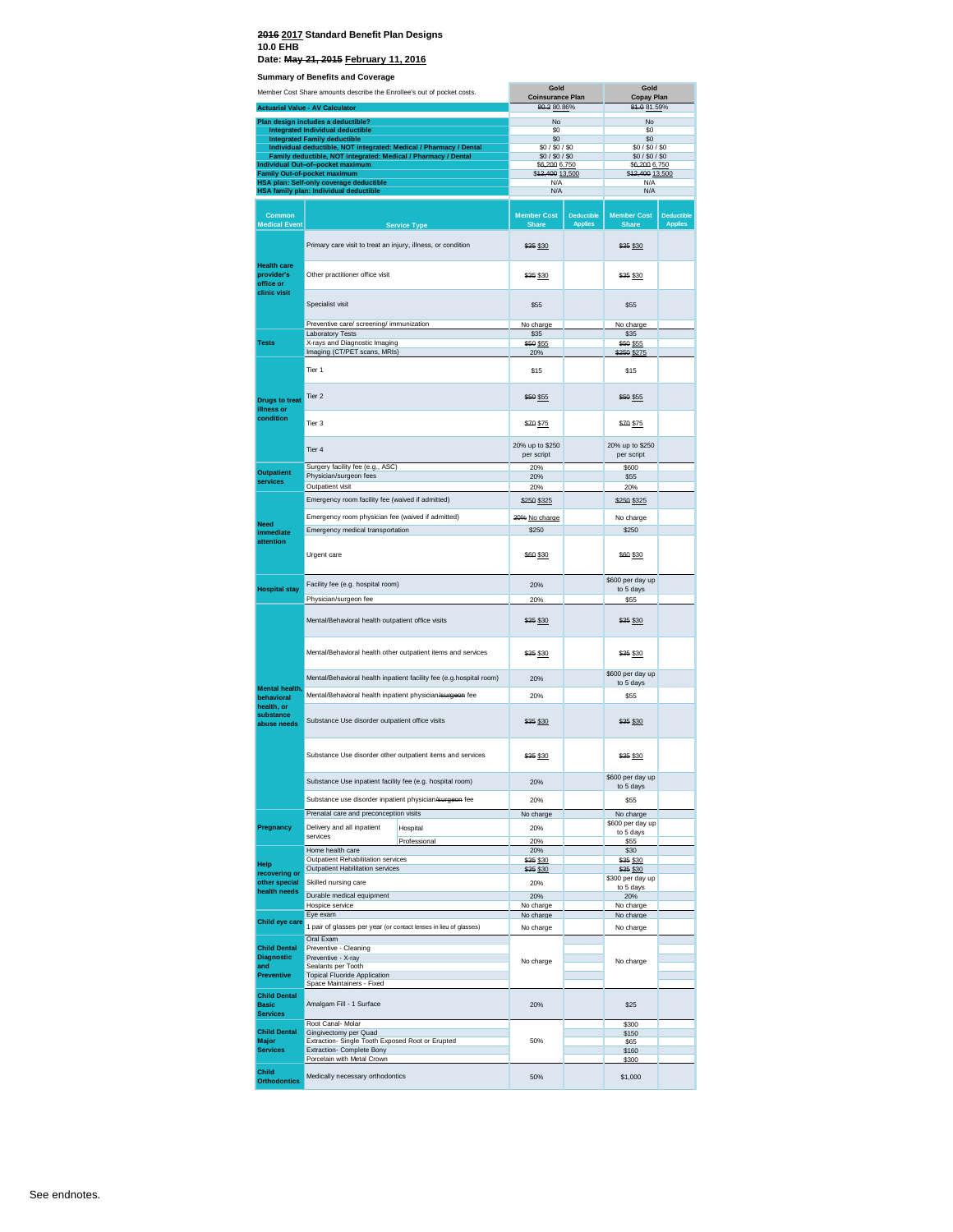|                                                        | Date: May 21, 2015 February 11, 2016<br><b>Summary of Benefits and Coverage</b>                                  | Individual                                                 |                        |
|--------------------------------------------------------|------------------------------------------------------------------------------------------------------------------|------------------------------------------------------------|------------------------|
|                                                        |                                                                                                                  |                                                            |                        |
|                                                        | Member Cost Share amounts describe the Enrollee's out of pocket costs.<br><b>Actuarial Value - AV Calculator</b> | <b>Silver Plan</b><br>70.4 71.53%                          |                        |
|                                                        | Plan design includes a deductible?                                                                               | Yes, Medical/Pharmacy                                      |                        |
|                                                        | <b>Integrated Individual deductible</b><br><b>Integrated Family deductible</b>                                   | N/A<br>N/A                                                 |                        |
|                                                        | Individual deductible, NOT integrated: Medical / Pharmacy / Dental                                               | \$2,250 2,500/ \$250 / \$0<br>\$4,500 5,000/ \$500 / \$0   |                        |
|                                                        | Family deductible, NOT integrated: Medical / Pharmacy / Dental<br>Individual Out–of–pocket maximum               | \$6250 6,800                                               |                        |
|                                                        | Family Out-of-pocket maximum<br>HSA plan: Self-only coverage deductible                                          | \$42,500 13,600<br>N/A                                     |                        |
|                                                        | HSA family plan: Individual deductible                                                                           | N/A                                                        |                        |
| Common                                                 |                                                                                                                  |                                                            | <b>Deductible</b>      |
| <b>Medical Event</b>                                   | <b>Service Type</b>                                                                                              | <b>Member Cost Share</b>                                   | <b>Applies</b>         |
| <b>Health care</b>                                     | Primary care visit to treat an injury, illness, or condition                                                     | \$45 \$35                                                  |                        |
| provider's<br>office or<br>clinic visit                | Other practitioner office visit                                                                                  | \$45 \$35                                                  |                        |
|                                                        | Specialist visit                                                                                                 | \$70                                                       |                        |
|                                                        | Preventive care/ screening/ immunization<br>Laboratory Tests                                                     | No charge<br>\$35                                          |                        |
| <b>Tests</b>                                           | X-rays and Diagnostic Imaging<br>Imaging (CT/PET scans, MRIs)                                                    | \$65 \$70<br>\$250 \$300                                   |                        |
|                                                        | Tier 1                                                                                                           | \$15                                                       |                        |
| <b>Druas to treat</b>                                  | Tier <sub>2</sub>                                                                                                | \$50 \$55                                                  | Pharmacy<br>deductible |
| illness or<br>condition                                | Tier 3                                                                                                           | \$70 \$80                                                  | Pharmacy<br>deductible |
|                                                        | Tier 4                                                                                                           | 20% up to \$250 per<br>script after pharmacy<br>deductible | Pharmacy<br>deductible |
| <b>Outpatient</b>                                      | Surgery facility fee (e.g., ASC)<br>Physician/surgeon fees                                                       | 20%<br>20%                                                 |                        |
| services                                               | Outpatient visit                                                                                                 | 20%                                                        |                        |
|                                                        | Emergency room facility fee (waived if admitted)                                                                 | \$250 \$350                                                | ×                      |
| <b>Need</b>                                            | Emergency room physician fee (waived if admitted)                                                                | \$50 No charge                                             | ¥                      |
| immediate<br>attention                                 | Emergency medical transportation                                                                                 | \$250                                                      | X                      |
|                                                        | Urgent care                                                                                                      | \$99 \$35                                                  |                        |
| <b>Hospital stay</b>                                   | Facility fee (e.g. hospital room)                                                                                | 20%                                                        | X                      |
|                                                        | Physician/surgeon fee                                                                                            | 20%                                                        | X                      |
|                                                        | Mental/Behavioral health outpatient office visits                                                                | \$45 \$35                                                  |                        |
|                                                        | Mental/Behavioral health other outpatient items and services                                                     | \$45 \$35                                                  |                        |
|                                                        | Mental/Behavioral health inpatient facility fee (e.g.hospital room)                                              | 20%                                                        | X                      |
| Mental health,<br>behavioral                           | Mental/Behavioral health inpatient physician/surgeon fee                                                         | 20%                                                        | X                      |
| health, or<br>substance<br>abuse needs                 | Substance Use disorder outpatient office visits                                                                  | \$45 \$35                                                  |                        |
|                                                        | Substance Use disorder other outpatient items and services                                                       |                                                            |                        |
|                                                        | Substance Use inpatient facility fee (e.g. hospital room)                                                        | \$45 \$35<br>20%                                           | X                      |
|                                                        | Substance use disorder inpatient physician/surgeon fee                                                           |                                                            |                        |
|                                                        | Prenatal care and preconception visits                                                                           | 20%<br>No charge                                           | X                      |
| Pregnancy                                              | Delivery and all inpatient<br>Hospital                                                                           | 20%                                                        | x                      |
|                                                        | services<br>Professional                                                                                         | 20%                                                        | X                      |
| Help                                                   | Home health care<br>Outpatient Rehabilitation services                                                           | \$45<br>\$45 \$35                                          |                        |
| recovering or                                          | Outpatient Habilitation services                                                                                 | \$45 \$35                                                  |                        |
| other special<br>health needs                          | Skilled nursing care<br>Durable medical equipment                                                                | 20%<br>20%                                                 | X                      |
|                                                        | Hospice service<br>Eye exam                                                                                      | No charge                                                  |                        |
| Child eye care                                         | 1 pair of glasses per year (or contact lenses in lieu of glasses)                                                | No charge<br>No charge                                     |                        |
| <b>Child Dental</b>                                    | Oral Exam<br>Preventive - Cleaning                                                                               |                                                            |                        |
| <b>Diagnostic</b><br>and                               | Preventive - X-ray<br>Sealants per Tooth                                                                         | No charge                                                  |                        |
| <b>Preventive</b>                                      | <b>Topical Fluoride Application</b><br>Space Maintainers - Fixed                                                 |                                                            |                        |
| <b>Child Dental</b>                                    | Amalgam Fill - 1 Surface                                                                                         | 20%                                                        |                        |
| <b>Basic</b>                                           |                                                                                                                  |                                                            |                        |
|                                                        | Root Canal-Molar                                                                                                 |                                                            |                        |
| <b>Services</b><br><b>Child Dental</b><br><b>Major</b> | Gingivectomy per Quad<br>Extraction- Single Tooth Exposed Root or Erupted                                        | 50%                                                        |                        |
| <b>Services</b>                                        | Extraction- Complete Bony<br>Porcelain with Metal Crown                                                          |                                                            |                        |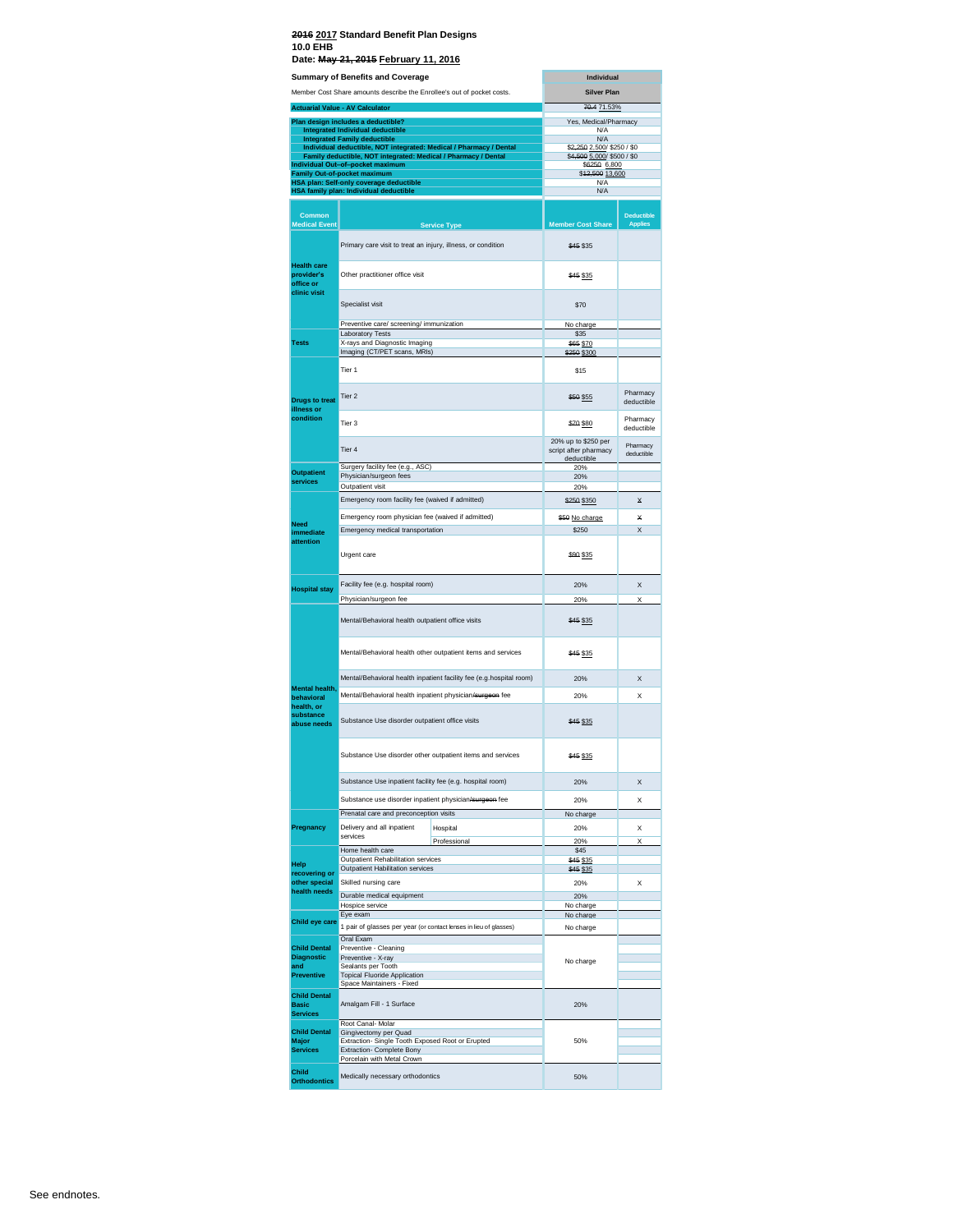| <b>Summary of Benefits and Coverage</b>                                |                                                                                                    | <b>SHOP CCSB</b>                             |                                     | <b>SHOP CCSB</b>                             |                                     |
|------------------------------------------------------------------------|----------------------------------------------------------------------------------------------------|----------------------------------------------|-------------------------------------|----------------------------------------------|-------------------------------------|
| Member Cost Share amounts describe the Enrollee's out of pocket costs. |                                                                                                    | <b>Silver</b><br><b>Coinsurance Plan</b>     |                                     | Silver<br><b>Copay Plan</b>                  |                                     |
|                                                                        | <b>Actuarial Value - AV Calculator</b>                                                             | 74.6 71.56%                                  |                                     | 74.3 71.25%                                  |                                     |
|                                                                        | Plan design includes a deductible?                                                                 | Yes, Medical/Pharmacy                        |                                     | Yes, Medical/Pharmacy                        |                                     |
|                                                                        | <b>Integrated Individual deductible</b><br><b>Integrated Family deductible</b>                     | N/A<br><b>N/A</b>                            |                                     | N/A<br>N/A                                   |                                     |
|                                                                        | Individual deductible, NOT integrated: Medical / Pharmacy / Dental                                 | \$4,500 2,000/ \$250 / \$0                   |                                     | \$4,500 2,000/ \$250 / \$0                   |                                     |
|                                                                        | Family deductible, NOT integrated: Medical / Pharmacy / Dental<br>Individual Out-of-pocket maximum | \$3,000 4,000 / \$500 / \$0<br>\$6,500 6,800 |                                     | \$3,000 4,000 / \$500 / \$0<br>\$6,500 6,800 |                                     |
|                                                                        | <b>Family Out-of-pocket maximum</b><br>HSA plan: Self-only coverage deductible                     | \$43,000 13,600<br>N/A                       |                                     | \$43,000 13,600<br>N/A                       |                                     |
|                                                                        | HSA family plan: Individual deductible                                                             | N/A                                          |                                     | N/A                                          |                                     |
|                                                                        |                                                                                                    |                                              |                                     |                                              |                                     |
| <b>Common</b><br><b>Medical Event</b>                                  | <b>Service Type</b>                                                                                | <b>Member Cost Share</b>                     | <b>Deductible</b><br><b>Applies</b> | <b>Member Cost Share</b>                     | <b>Deductible</b><br><b>Applies</b> |
|                                                                        |                                                                                                    |                                              |                                     |                                              |                                     |
|                                                                        | Primary care visit to treat an injury, illness, or condition                                       | \$45                                         |                                     | \$45                                         |                                     |
| <b>Health care</b><br>provider's<br>office or<br>clinic visit          | Other practitioner office visit                                                                    | \$45                                         |                                     | \$45                                         |                                     |
|                                                                        | Specialist visit                                                                                   | \$70 \$75                                    |                                     | \$70 \$75                                    |                                     |
|                                                                        | Preventive care/ screening/ immunization                                                           | No charge                                    |                                     | No charge                                    |                                     |
| <b>Tests</b>                                                           | <b>Laboratory Tests</b><br>X-rays and Diagnostic Imaging                                           | \$35 \$40<br>\$65 \$70                       |                                     | \$35 \$40<br>\$65 \$70                       |                                     |
|                                                                        | Imaging (CT/PET scans, MRIs)                                                                       | 20%                                          | ¥                                   | \$250 \$300                                  |                                     |
|                                                                        | Tier 1                                                                                             | \$15                                         |                                     | \$15                                         |                                     |
| <b>Drugs to treat</b>                                                  | Tier <sub>2</sub>                                                                                  | \$55                                         | Pharmacy<br>deductible              | \$55                                         | Pharmacy<br>deductible              |
| illness or<br>condition                                                | Tier <sub>3</sub>                                                                                  | \$75 \$85                                    | Pharmacy<br>deductible              | \$75 \$85                                    | Pharmacy<br>deductible              |
|                                                                        | Tier <sub>4</sub>                                                                                  | 20% up to \$250 per<br>script after pharmacy | Pharmacy<br>deductible              | 20% up to \$250 per<br>script after pharmacy | Pharmacy<br>deductible              |
| <b>Outpatient</b>                                                      | Surgery facility fee (e.g., ASC)                                                                   | deductible<br>20%                            |                                     | deductible<br>20%                            |                                     |
| services                                                               | Physician/surgeon fees<br>Outpatient visit                                                         | 20%                                          |                                     | 20%                                          |                                     |
|                                                                        | Emergency room facility fee (waived if admitted)                                                   | 20%                                          |                                     | 20%                                          | $\star$                             |
|                                                                        |                                                                                                    | \$250 \$350                                  | x                                   | \$250 \$350                                  |                                     |
| <b>Need</b>                                                            | Emergency room physician fee (waived if admitted)<br>Emergency medical transportation              | \$50 No charge                               | ¥                                   | \$50 No charge                               | ¥                                   |
| immediate<br>attention                                                 |                                                                                                    | \$250                                        | X                                   | \$250                                        | X                                   |
|                                                                        | Urgent care                                                                                        | \$90 \$45                                    |                                     | \$90 \$45                                    |                                     |
| <b>Hospital stay</b>                                                   | Facility fee (e.g. hospital room)                                                                  | 20%                                          | X                                   | 20%                                          | X                                   |
|                                                                        | Physician/surgeon fee                                                                              | 20%                                          | Χ                                   | 20%                                          | X                                   |
|                                                                        | Mental/Behavioral health outpatient office visits                                                  | \$45                                         |                                     | \$45                                         |                                     |
|                                                                        | Mental/Behavioral health other outpatient items and services                                       | \$45                                         |                                     | \$45                                         |                                     |
|                                                                        | Mental/Behavioral health inpatient facility fee (e.g.hospital room)                                | 20%                                          | X                                   | 20%                                          | X                                   |
| Mental health.                                                         | Mental/Behavioral health inpatient physician/surgeon fee                                           | 20%                                          | X                                   | 20%                                          | X                                   |
| behavioral<br>health, or                                               |                                                                                                    |                                              |                                     |                                              |                                     |
| substance<br>abuse needs                                               | Substance Use disorder outpatient office visits                                                    | \$45                                         |                                     | \$45                                         |                                     |
|                                                                        | Substance Use disorder other outpatient items and services                                         | \$45                                         |                                     | \$45                                         |                                     |
|                                                                        | Substance Use inpatient facility fee (e.g. hospital room)                                          | 20%                                          | X                                   | 20%                                          | X                                   |
|                                                                        | Substance use disorder inpatient physician/surgeon fee                                             | 20%                                          | Χ                                   | 20%                                          | Χ                                   |
|                                                                        | Prenatal care and preconception visits                                                             | No charge                                    |                                     | No charge                                    |                                     |
| Pregnancy                                                              | Delivery and all inpatient<br>Hospital                                                             | 20%                                          | Χ                                   | 20%                                          | Χ                                   |
|                                                                        | services<br>Professional                                                                           | 20%                                          | Χ                                   | 20%                                          | Χ                                   |
|                                                                        | Home health care<br>Outpatient Rehabilitation services                                             | 20%<br>\$45                                  |                                     | \$45<br>\$45                                 |                                     |
| Help<br>recovering or                                                  | Outpatient Habilitation services                                                                   | \$45                                         |                                     | \$45                                         |                                     |
| other special                                                          | Skilled nursing care                                                                               | 20%                                          | X                                   | 20%                                          | X                                   |
| health needs                                                           | Durable medical equipment                                                                          | 20%                                          |                                     | 20%                                          |                                     |
|                                                                        | Hospice service<br>Eye exam                                                                        | No charge<br>No charge                       |                                     | No charge<br>No charge                       |                                     |
| Child eye care                                                         | 1 pair of glasses per year (or contact lenses in lieu of glasses)                                  | No charge                                    |                                     | No charge                                    |                                     |
|                                                                        | Oral Exam                                                                                          |                                              |                                     |                                              |                                     |
| <b>Child Dental</b><br><b>Diagnostic</b>                               | Preventive - Cleaning<br>Preventive - X-ray                                                        |                                              |                                     |                                              |                                     |
| and                                                                    | Sealants per Tooth                                                                                 | No charge                                    |                                     | No charge                                    |                                     |
| Preventive                                                             | <b>Topical Fluoride Application</b><br>Space Maintainers - Fixed                                   |                                              |                                     |                                              |                                     |
| <b>Child Dental</b><br><b>Basic</b>                                    | Amalgam Fill - 1 Surface                                                                           | 20%                                          |                                     | \$25                                         |                                     |
| <b>Services</b>                                                        |                                                                                                    |                                              |                                     |                                              |                                     |
| <b>Child Dental</b>                                                    | Root Canal- Molar<br>Gingivectomy per Quad                                                         |                                              |                                     | \$300<br>\$150                               |                                     |
| Major                                                                  | Extraction- Single Tooth Exposed Root or Erupted                                                   | 50%                                          |                                     | \$65                                         |                                     |
| <b>Services</b>                                                        | Extraction- Complete Bony<br>Porcelain with Metal Crown                                            |                                              |                                     | \$160<br>\$300                               |                                     |
| Child<br><b>Orthodontics</b>                                           | Medically necessary orthodontics                                                                   | 50%                                          |                                     | \$1,000                                      |                                     |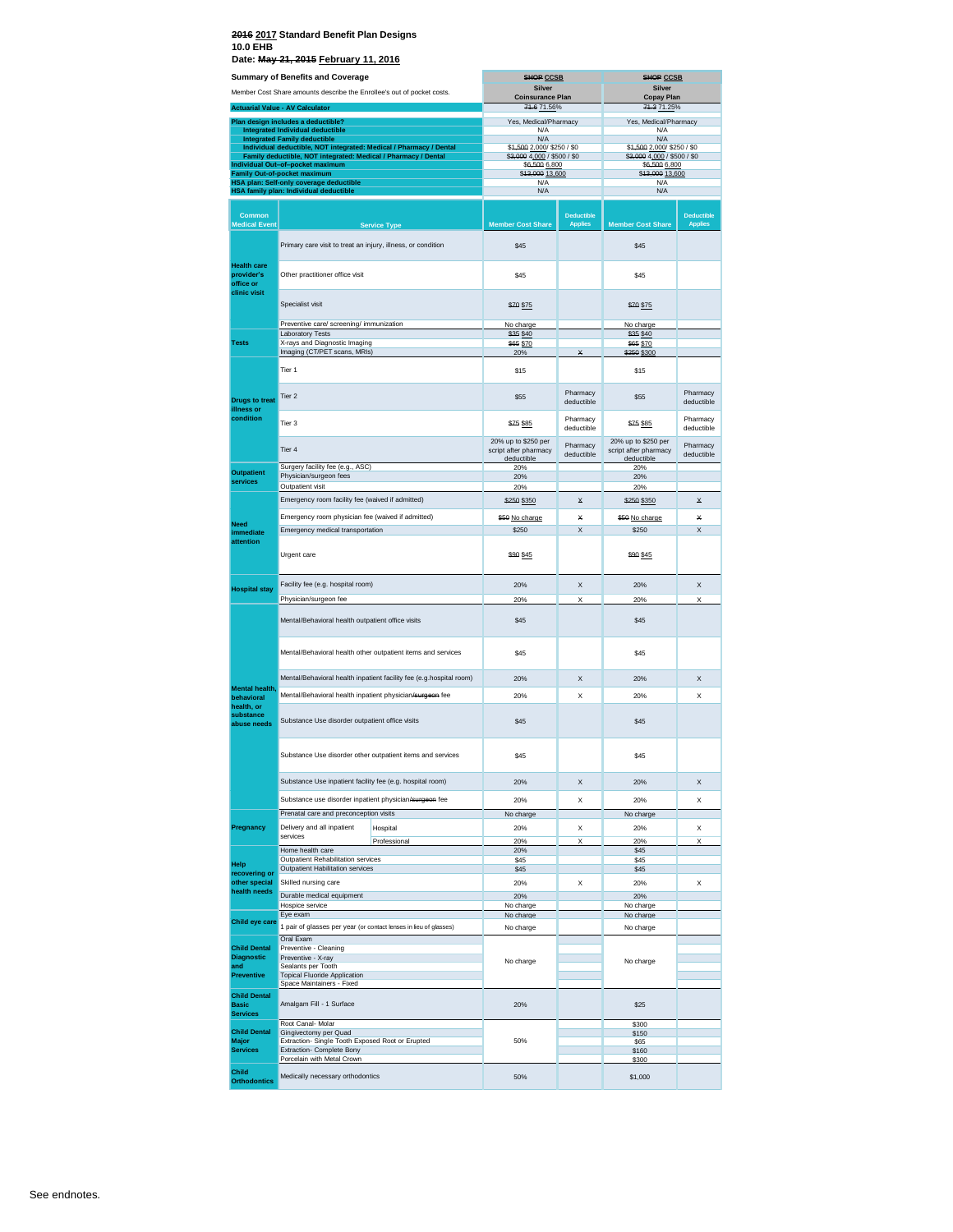|                                                                        | <b>Summary of Benefits and Coverage</b>                                                                   |                               | <b>SHOP CCSB</b><br><b>Silver</b>     |                           |
|------------------------------------------------------------------------|-----------------------------------------------------------------------------------------------------------|-------------------------------|---------------------------------------|---------------------------|
| Member Cost Share amounts describe the Enrollee's out of pocket costs. |                                                                                                           |                               | <b>HSA HDHP Plan</b>                  |                           |
|                                                                        | <b>Actuarial Value - AV Calculator</b>                                                                    |                               | 70.5 71.16%                           |                           |
|                                                                        | Plan design includes a deductible?<br><b>Integrated Individual deductible</b>                             |                               | Yes, integrated<br>\$2,000 integrated |                           |
|                                                                        | <b>Integrated Family deductible</b><br>Individual deductible, NOT integrated: Medical / Pharmacy / Dental |                               | \$4,000 integrated<br>N/A             |                           |
|                                                                        | Family deductible, NOT integrated: Medical / Pharmacy / Dental                                            |                               | N/A                                   |                           |
|                                                                        | Individual Out-of-pocket maximum<br><b>Family Out-of-pocket maximum</b>                                   |                               | \$6,250 6,650<br>\$42,500 13,300      |                           |
|                                                                        | HSA plan: Self-only coverage deductible<br>HSA family plan: Individual deductible                         |                               | \$2,000<br>\$2,600                    |                           |
|                                                                        |                                                                                                           |                               |                                       |                           |
| <b>Common</b>                                                          |                                                                                                           |                               |                                       |                           |
| <b>Medical Event</b>                                                   |                                                                                                           | <b>Service Type</b>           | <b>Member Cost Share</b>              | <b>Deductible Applies</b> |
| <b>Health care</b>                                                     | Primary care visit to treat an injury, illness, or condition                                              |                               | 20%                                   | X                         |
| provider's<br>office or<br>clinic visit                                | Other practitioner office visit                                                                           |                               | 20%                                   | X                         |
|                                                                        | Specialist visit                                                                                          |                               | 20%                                   | X                         |
|                                                                        | Preventive care/ screening/ immunization<br>Laboratory Tests                                              |                               | No charge<br>20%                      | X                         |
| <b>Tests</b>                                                           | X-rays and Diagnostic Imaging                                                                             |                               | 20%                                   | X                         |
|                                                                        | Imaging (CT/PET scans, MRIs)                                                                              |                               | 20%                                   | X                         |
|                                                                        | Tier 1                                                                                                    |                               | 20% up to \$250 per<br>script         | X                         |
| <b>Drugs to treat</b><br>illness or                                    | Tier <sub>2</sub>                                                                                         |                               | 20% up to \$250 per<br>script         | X                         |
| condition                                                              | Tier 3                                                                                                    | 20% up to \$250 per<br>script | X                                     |                           |
|                                                                        | Tier 4                                                                                                    | 20% up to \$250 per<br>script | X                                     |                           |
| <b>Outpatient</b>                                                      | Surgery facility fee (e.g., ASC)                                                                          |                               | 20%                                   | X                         |
| services                                                               | Physician/surgeon fees<br>Outpatient visit                                                                |                               | 20%<br>20%                            | X<br>X                    |
|                                                                        | Emergency room facility fee (waived if admitted)                                                          |                               | 20%                                   | X                         |
|                                                                        | Emergency room physician fee (waived if admitted)                                                         |                               |                                       | X                         |
| Need                                                                   | Emergency medical transportation                                                                          |                               | 20% No charge<br>20%                  | X                         |
| immediate<br>attention                                                 | Urgent care                                                                                               |                               | 20%                                   | X                         |
| <b>Hospital stay</b>                                                   | Facility fee (e.g. hospital room)                                                                         |                               | 20%                                   | X                         |
|                                                                        | Physician/surgeon fee                                                                                     |                               | 20%                                   | X                         |
|                                                                        | Mental/Behavioral health outpatient office visits                                                         |                               | 20%                                   | X                         |
|                                                                        | Mental/Behavioral health other outpatient items and services                                              |                               | 20%                                   | x                         |
|                                                                        | Mental/Behavioral health inpatient facility fee (e.g.hospital room)                                       |                               | 20%                                   | X                         |
| Mental health,<br>behavioral                                           | Mental/Behavioral health inpatient physician/surgeon fee                                                  |                               | 20%                                   | X                         |
| health, or<br>substance                                                | Substance Use disorder outpatient office visits                                                           |                               | 20%                                   | X                         |
|                                                                        | Substance Use disorder other outpatient items and services                                                |                               | 20%                                   | x                         |
|                                                                        | Substance Use inpatient facility fee (e.g. hospital room)                                                 |                               |                                       |                           |
|                                                                        | Substance use disorder inpatient physician/surgeon fee                                                    |                               | 20%                                   | X                         |
|                                                                        | Prenatal care and preconception visits                                                                    |                               | 20%<br>No charge                      | x                         |
| Pregnancy                                                              | Delivery and all inpatient                                                                                | Hospital                      | 20%                                   | X                         |
|                                                                        | services                                                                                                  | Professional                  | 20%                                   | X                         |
|                                                                        | Home health care<br>Outpatient Rehabilitation services                                                    |                               | 20%<br>20%                            | X<br>X                    |
| Help<br>recovering or                                                  | Outpatient Habilitation services                                                                          |                               | 20%                                   | X                         |
| other special<br>health needs                                          | Skilled nursing care                                                                                      |                               | 20%                                   | X                         |
|                                                                        | Durable medical equipment<br>Hospice service                                                              |                               | 20%<br>0%                             | X<br>X                    |
| Child eye care                                                         | Eye exam                                                                                                  |                               | No charge                             |                           |
|                                                                        | 1 pair of glasses per year (or contact lenses in lieu of glasses)                                         |                               | No charge                             |                           |
| <b>Child Dental</b>                                                    | Oral Exam<br>Preventive - Cleaning                                                                        |                               |                                       |                           |
| <b>Diagnostic</b><br>and                                               | Preventive - X-ray<br>Sealants per Tooth                                                                  |                               | No charge                             |                           |
| Preventive                                                             | <b>Topical Fluoride Application</b><br>Space Maintainers - Fixed                                          |                               |                                       |                           |
| <b>Child Dental</b>                                                    |                                                                                                           |                               | 20%                                   |                           |
| <b>Basic</b><br><b>Services</b>                                        | Amalgam Fill - 1 Surface                                                                                  |                               |                                       |                           |
| <b>Child Dental</b>                                                    | Root Canal-Molar<br>Gingivectomy per Quad                                                                 |                               |                                       |                           |
| Major<br><b>Services</b>                                               | Extraction- Single Tooth Exposed Root or Erupted<br>Extraction- Complete Bony                             |                               | 50%                                   |                           |
|                                                                        | Porcelain with Metal Crown                                                                                |                               |                                       |                           |
| Child                                                                  | Medically necessary orthodontics                                                                          |                               | 50%                                   |                           |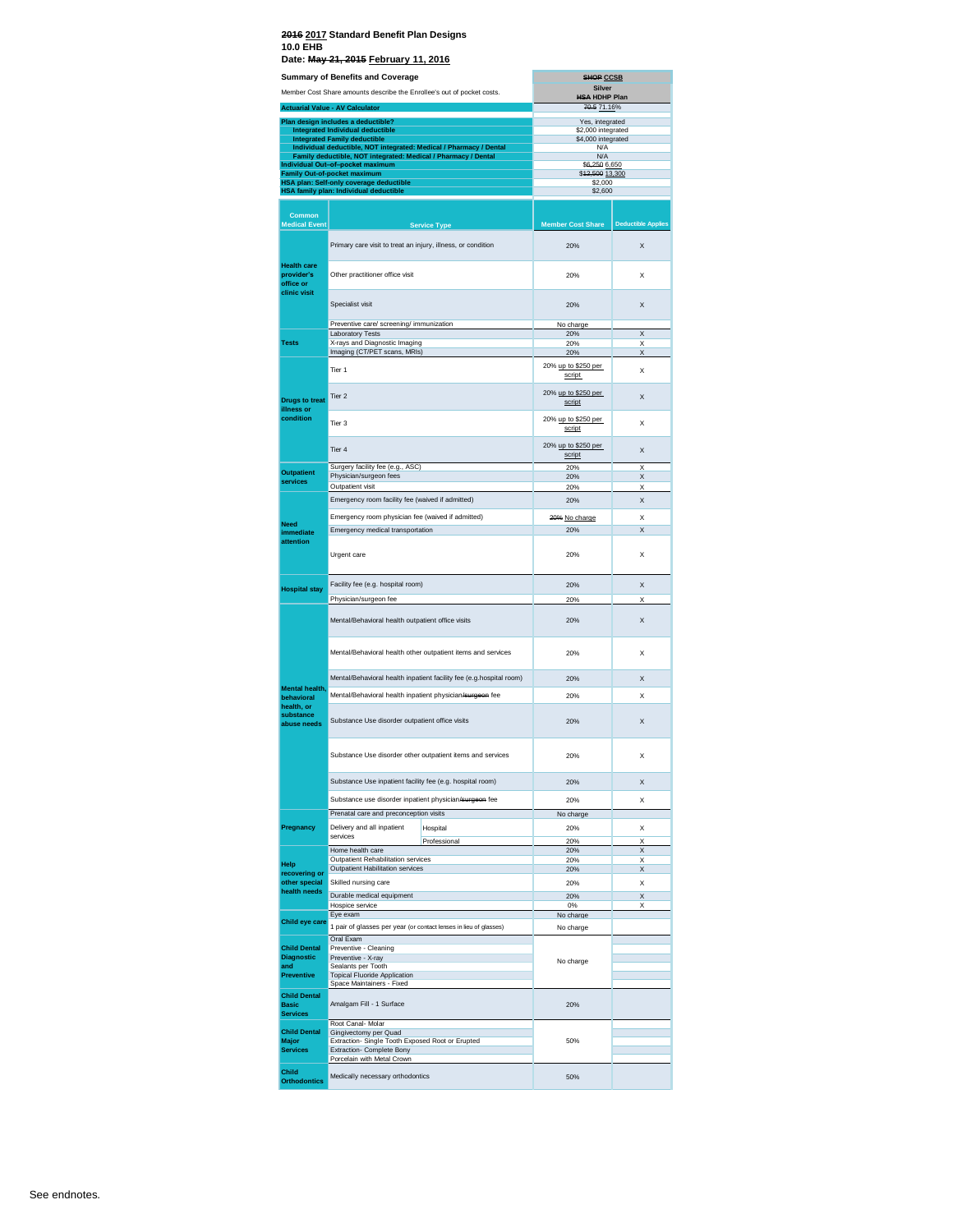## **2016 2017 Standard Benefit Plan Designs 10.0 EHB**

**Date: May 21, 2015 February 11, 2016**

| Member Cost Share amounts describe the Enrollee's out of pocket costs. |                                                                                                                                      | <b>Silver Plan</b><br>100%-150% FPL                                 |                                       | <b>Silver Plan</b><br>150%-200% FPL |                                                           |                                     |
|------------------------------------------------------------------------|--------------------------------------------------------------------------------------------------------------------------------------|---------------------------------------------------------------------|---------------------------------------|-------------------------------------|-----------------------------------------------------------|-------------------------------------|
| <b>Actuarial Value - AV Calculator</b>                                 |                                                                                                                                      | 93.8 94.12%                                                         |                                       | 86.8 87.48%                         |                                                           |                                     |
|                                                                        | Plan design includes a deductible?<br><b>Integrated Individual deductible</b>                                                        |                                                                     | Yes, Medical/Pharmacy<br>N/A          |                                     | Yes, Medical/Pharmacy<br>N/A                              |                                     |
|                                                                        | <b>Integrated Family deductible</b>                                                                                                  |                                                                     | N/A                                   |                                     | N/A                                                       |                                     |
|                                                                        | Individual deductible, NOT integrated: Medical / Pharmacy / Dental<br>Family deductible, NOT integrated: Medical / Pharmacy / Dental |                                                                     | \$75 / \$0 / \$0<br>\$150 / \$0 / \$0 |                                     | \$550 650 / \$50 / \$0<br>\$4,100 1,300 / \$100 / \$0     |                                     |
|                                                                        | Individual Out-of-pocket maximum                                                                                                     |                                                                     | \$2,250 2,350<br>\$4,500 4,700        |                                     | \$2,250 2,350<br>\$4,500 4,700                            |                                     |
|                                                                        | Family Out-of-pocket maximum<br>HSA plan: Self-only coverage deductible                                                              |                                                                     | N/A                                   |                                     | N/A                                                       |                                     |
|                                                                        | HSA family plan: Individual deductible                                                                                               |                                                                     | N/A                                   |                                     | N/A                                                       |                                     |
| <b>Common</b><br><b>Medical Event</b>                                  |                                                                                                                                      | <b>Service Type</b>                                                 | <b>Member Cost</b><br><b>Share</b>    | <b>Deductible</b><br><b>Applies</b> | <b>Member Cost Share</b>                                  | <b>Deductible</b><br><b>Applies</b> |
|                                                                        | Primary care visit to treat an injury, illness, or condition                                                                         |                                                                     | \$5                                   |                                     | \$45 \$10                                                 |                                     |
| <b>Health care</b><br>provider's<br>office or<br>clinic visit          | Other practitioner office visit                                                                                                      |                                                                     | \$5                                   |                                     | \$15 \$10                                                 |                                     |
|                                                                        | Specialist visit                                                                                                                     |                                                                     | \$8                                   |                                     | \$25                                                      |                                     |
|                                                                        | Preventive care/ screening/ immunization                                                                                             |                                                                     | No charge                             |                                     | No charge                                                 |                                     |
| Tests                                                                  | <b>Laboratory Tests</b><br>X-rays and Diagnostic Imaging                                                                             |                                                                     | \$8<br>\$8                            |                                     | \$15<br>\$25                                              |                                     |
|                                                                        | Imaging (CT/PET scans, MRIs)                                                                                                         |                                                                     | \$50                                  |                                     | \$100                                                     |                                     |
|                                                                        | Tier 1                                                                                                                               |                                                                     | \$3                                   |                                     | \$5                                                       |                                     |
| <b>Drugs to treat</b><br>illness or                                    | Tier 2                                                                                                                               |                                                                     | \$10                                  |                                     | \$20                                                      | Pharmacy<br>deductible              |
| condition                                                              | Tier 3                                                                                                                               |                                                                     | \$15                                  |                                     | \$35                                                      | Pharmacy<br>deductible              |
|                                                                        | Tier 4                                                                                                                               |                                                                     | 10% up to \$150<br>per script         |                                     | 15% up to \$150 per<br>script after pharmacy<br>deductibl | Pharmacy<br>deductible              |
| <b>Outpatient</b>                                                      | Surgery facility fee (e.g., ASC)<br>Physician/surgeon fees                                                                           |                                                                     | 10%<br>10%                            |                                     | 15%<br>15%                                                |                                     |
| services                                                               | Outpatient visit                                                                                                                     |                                                                     | 10%                                   |                                     | 15%                                                       |                                     |
|                                                                        | Emergency room facility fee (waived if admitted)                                                                                     |                                                                     | \$30 \$50                             | ×                                   | \$75 \$100                                                | ×                                   |
|                                                                        | Emergency room physician fee (waived if admitted)                                                                                    |                                                                     | \$25 No charge                        | ×                                   | \$40 No charge                                            | ¥                                   |
| Need<br>immediate                                                      | Emergency medical transportation                                                                                                     |                                                                     | \$30                                  | X                                   | \$75                                                      | X                                   |
| attention                                                              | Urgent care                                                                                                                          |                                                                     | \$6 \$5                               |                                     | \$30 \$10                                                 |                                     |
| <b>Hospital stay</b>                                                   | Facility fee (e.g. hospital room)                                                                                                    |                                                                     | 10%                                   | X                                   | 15%                                                       | X                                   |
|                                                                        | Physician/surgeon fee                                                                                                                |                                                                     | 10%                                   | Χ                                   | 15%                                                       | Χ                                   |
|                                                                        | Mental/Behavioral health outpatient office visits                                                                                    |                                                                     | \$5                                   |                                     | \$15 \$10                                                 |                                     |
|                                                                        |                                                                                                                                      | Mental/Behavioral health other outpatient items and services        | \$5                                   |                                     | \$15 \$10                                                 |                                     |
|                                                                        |                                                                                                                                      | Mental/Behavioral health inpatient facility fee (e.g.hospital room) | 10%                                   | X                                   | 15%                                                       | X                                   |
| Mental health,<br>behavioral                                           | Mental/Behavioral health inpatient physician/surgeon fee                                                                             |                                                                     | 10%                                   | X                                   | 15%                                                       | X                                   |
| health, or<br>substance<br>abuse needs                                 | Substance Use disorder outpatient office visits                                                                                      |                                                                     | \$5                                   |                                     | \$15 \$10                                                 |                                     |
|                                                                        |                                                                                                                                      | Substance Use disorder other outpatient items and services          | \$5                                   |                                     | \$15 \$10                                                 |                                     |
|                                                                        | Substance Use inpatient facility fee (e.g. hospital room)                                                                            |                                                                     | 10%                                   | х                                   | 15%                                                       | х                                   |
|                                                                        | Substance use disorder inpatient physician/surgeon fee                                                                               |                                                                     | 10%                                   | X                                   | 15%                                                       | X                                   |
|                                                                        | Prenatal care and preconception visits                                                                                               |                                                                     | No charge                             |                                     | No charge                                                 |                                     |
| Pregnancy                                                              | Delivery and all inpatient                                                                                                           | Hospital                                                            | 10%                                   | X                                   | 15%                                                       | X                                   |
|                                                                        | services<br>Home health care                                                                                                         | Professional                                                        | 10%<br>\$3                            | X                                   | 15%<br>\$15                                               | X                                   |
| Help                                                                   | Outpatient Rehabilitation services                                                                                                   |                                                                     | \$5                                   |                                     | \$15 \$10                                                 |                                     |
| recovering or                                                          | Outpatient Habilitation services                                                                                                     |                                                                     | \$5                                   |                                     | \$15 \$10                                                 |                                     |
| other special<br>health needs                                          | Skilled nursing care                                                                                                                 |                                                                     | 10%                                   | X                                   | 15%                                                       | X                                   |
|                                                                        | Durable medical equipment<br>Hospice service                                                                                         |                                                                     | 10%<br>No charge                      |                                     | 15%<br>No charge                                          |                                     |
| Child eye care                                                         | Eye exam                                                                                                                             |                                                                     | No charge                             |                                     | No charge                                                 |                                     |
|                                                                        | 1 pair of glasses per year (or contact lenses in lieu of glasses)                                                                    |                                                                     | No charge                             |                                     | No charge                                                 |                                     |
| <b>Child Dental</b>                                                    | Oral Exam<br>Preventive - Cleaning                                                                                                   |                                                                     |                                       |                                     |                                                           |                                     |
| <b>Diagnostic</b>                                                      | Preventive - X-ray                                                                                                                   |                                                                     | No charge                             |                                     | No charge                                                 |                                     |
| and<br><b>Preventive</b>                                               | Sealants per Tooth<br><b>Topical Fluoride Application</b>                                                                            |                                                                     |                                       |                                     |                                                           |                                     |
|                                                                        | Space Maintainers - Fixed                                                                                                            |                                                                     |                                       |                                     |                                                           |                                     |
| <b>Child Dental</b><br><b>Basic</b><br><b>Services</b>                 | Amalgam Fill - 1 Surface                                                                                                             |                                                                     | 20%                                   |                                     | 20%                                                       |                                     |
| <b>Child Dental</b>                                                    | Root Canal- Molar<br>Gingivectomy per Quad                                                                                           |                                                                     |                                       |                                     |                                                           |                                     |
| Major<br><b>Services</b>                                               | Extraction- Single Tooth Exposed Root or Erupted<br>Extraction- Complete Bony<br>Porcelain with Metal Crown                          |                                                                     | 50%                                   |                                     | 50%                                                       |                                     |
| Child<br><b>Orthodontics</b>                                           | Medically necessary orthodontics                                                                                                     |                                                                     | 50%                                   |                                     | 50%                                                       |                                     |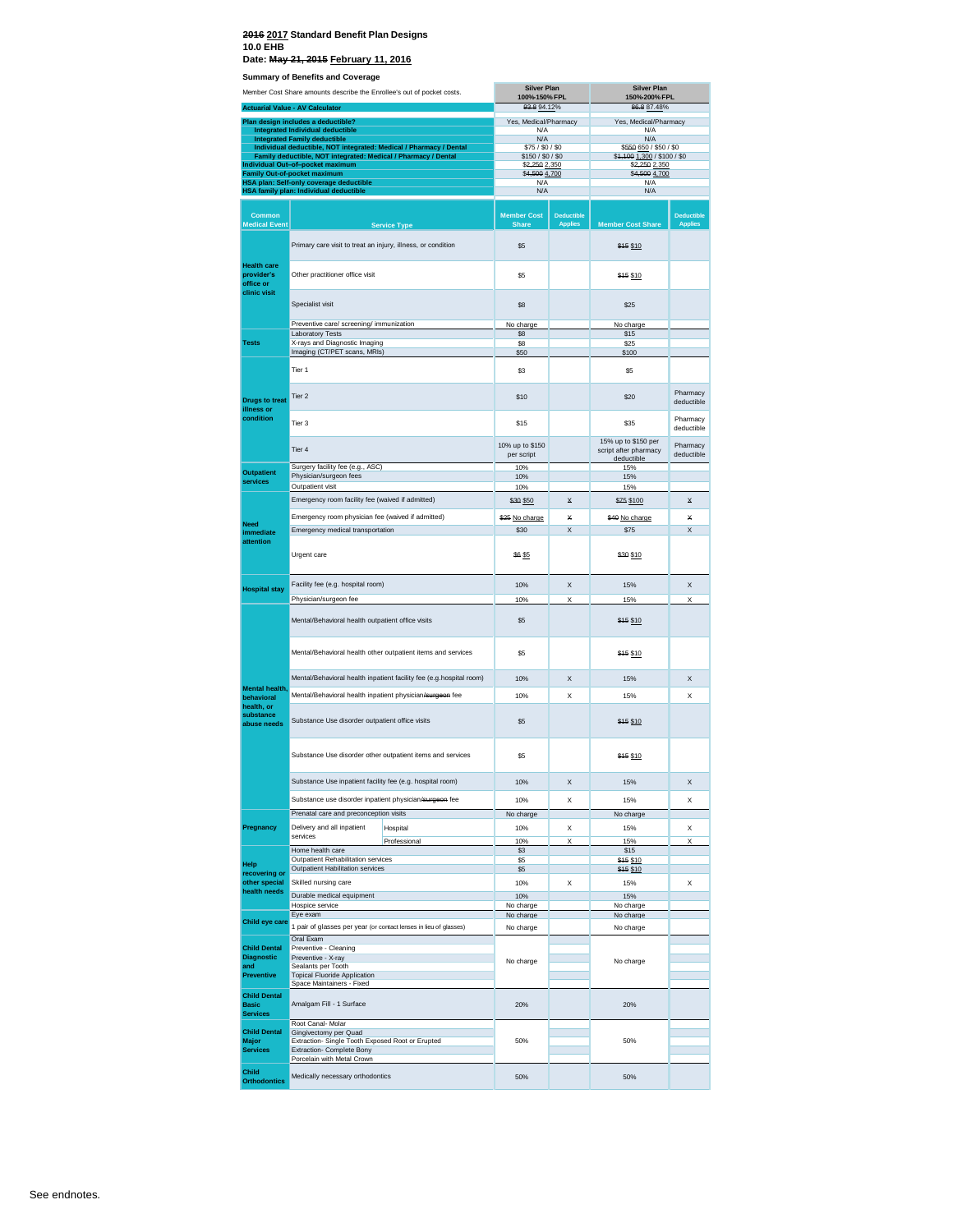|                                                        | Member Cost Share amounts describe the Enrollee's out of pocket costs.                                                               | <b>Silver Plan</b><br>200%-250% FPL                        |                                     |
|--------------------------------------------------------|--------------------------------------------------------------------------------------------------------------------------------------|------------------------------------------------------------|-------------------------------------|
|                                                        | <b>Actuarial Value - AV Calculator</b>                                                                                               | 72.8 73.67%                                                |                                     |
|                                                        | Plan design includes a deductible?<br>Integrated Individual deductible                                                               | Yes, Medical/Pharmacy<br>N/A                               |                                     |
|                                                        | <b>Integrated Family deductible</b>                                                                                                  | N/A                                                        |                                     |
|                                                        | Individual deductible, NOT integrated: Medical / Pharmacy / Dental<br>Family deductible, NOT integrated: Medical / Pharmacy / Dental | \$4,900 2,200 / \$250 / \$0<br>\$3,800 4,400 / \$500 / \$0 |                                     |
|                                                        | Individual Out-of-pocket maximum<br><b>Family Out-of-pocket maximum</b>                                                              | \$5,450 5,700<br>\$40,900 11,400                           |                                     |
|                                                        | HSA plan: Self-only coverage deductible                                                                                              | N/A<br>N/A                                                 |                                     |
|                                                        | HSA family plan: Individual deductible                                                                                               |                                                            |                                     |
| Common<br><b>Medical Event</b>                         | <b>Service Type</b>                                                                                                                  | <b>Member Cost Share</b>                                   | <b>Deductible</b><br><b>Applies</b> |
|                                                        | Primary care visit to treat an injury, illness, or condition                                                                         | \$40 \$30                                                  |                                     |
| <b>Health care</b><br>provider's<br>office or          | Other practitioner office visit                                                                                                      | \$40 \$30                                                  |                                     |
| clinic visit                                           | Specialist visit                                                                                                                     | \$55                                                       |                                     |
|                                                        | Preventive care/ screening/ immunization                                                                                             | No charge                                                  |                                     |
| <b>Tests</b>                                           | Laboratory Tests<br>X-rays and Diagnostic Imaging                                                                                    | \$35<br>\$50 \$65                                          |                                     |
|                                                        | Imaging (CT/PET scans, MRIs)                                                                                                         | \$250 \$300                                                |                                     |
|                                                        | Tier 1                                                                                                                               | \$15                                                       |                                     |
| <b>Drugs to treat</b><br>illness or                    | Tier <sub>2</sub>                                                                                                                    | \$45 \$50                                                  | Pharmacy<br>deductible              |
| condition                                              | Tier 3                                                                                                                               | \$70 \$75                                                  | Pharmacy<br>deductible              |
|                                                        | Tier 4                                                                                                                               | 20% up to \$250 per script<br>after pharmacy<br>deductible | Pharmacy<br>deductible              |
| <b>Outpatient</b>                                      | Surgery facility fee (e.g., ASC)                                                                                                     | 20%                                                        |                                     |
| services                                               | Physician/surgeon fees<br>Outpatient visit                                                                                           | 20%<br>20%                                                 |                                     |
|                                                        | Emergency room facility fee (waived if admitted)                                                                                     | \$250 \$350                                                | ×                                   |
|                                                        | Emergency room physician fee (waived if admitted)                                                                                    | \$50 No charge                                             | ¥                                   |
| <b>Need</b><br>immediate                               | Emergency medical transportation                                                                                                     | \$250                                                      | X                                   |
| attention                                              | Urgent care                                                                                                                          | \$80 \$30                                                  |                                     |
| <b>Hospital stay</b>                                   | Facility fee (e.g. hospital room)                                                                                                    | 20%                                                        | X                                   |
|                                                        | Physician/surgeon fee<br>Mental/Behavioral health outpatient office visits                                                           | 20%<br>\$40 \$30                                           | X                                   |
|                                                        | Mental/Behavioral health other outpatient items and services                                                                         | \$40 \$30                                                  |                                     |
|                                                        | Mental/Behavioral health inpatient facility fee (e.g.hospital room)                                                                  | 20%                                                        | $\mathsf{x}$                        |
| Mental health,<br>behavioral                           | Mental/Behavioral health inpatient physician/surgeon fee                                                                             | 20%                                                        | x                                   |
| health, or<br>substance<br>abuse needs                 | Substance Use disorder outpatient office visits                                                                                      | \$40 \$30                                                  |                                     |
|                                                        | Substance Use disorder other outpatient items and services                                                                           | \$40 \$30                                                  |                                     |
|                                                        | Substance Use inpatient facility fee (e.g. hospital room)                                                                            | 20%                                                        | X                                   |
|                                                        | Substance use disorder inpatient physician/surgeon fee                                                                               | 20%                                                        | x                                   |
|                                                        | Prenatal care and preconception visits                                                                                               | No charge                                                  |                                     |
| Pregnancy                                              | Delivery and all inpatient<br>Hospital<br>services                                                                                   | 20%                                                        | x                                   |
|                                                        | Professional<br>Home health care                                                                                                     | 20%<br>\$40                                                | Χ                                   |
| Help                                                   | Outpatient Rehabilitation services                                                                                                   | \$40 \$30                                                  |                                     |
| recovering or                                          | <b>Outpatient Habilitation services</b>                                                                                              | \$40 \$30                                                  |                                     |
| other special<br>health needs                          | Skilled nursing care<br>Durable medical equipment                                                                                    | 20%<br>20%                                                 | X                                   |
|                                                        | Hospice service                                                                                                                      | No charge                                                  |                                     |
| Child eye care                                         | Eye exam                                                                                                                             | No charge                                                  |                                     |
| <b>Child Dental</b>                                    | 1 pair of glasses per year (or contact lenses in lieu of glasses)<br>Oral Exam<br>Preventive - Cleaning                              | No charge                                                  |                                     |
| <b>Diagnostic</b>                                      | Preventive - X-ray                                                                                                                   | No charge                                                  |                                     |
| and<br><b>Preventive</b>                               | Sealants per Tooth<br><b>Topical Fluoride Application</b>                                                                            |                                                            |                                     |
|                                                        | Space Maintainers - Fixed                                                                                                            |                                                            |                                     |
| <b>Child Dental</b><br><b>Basic</b><br><b>Services</b> | Amalgam Fill - 1 Surface                                                                                                             | 20%                                                        |                                     |
|                                                        | Root Canal- Molar                                                                                                                    |                                                            |                                     |
| <b>Child Dental</b><br>Major                           | Gingivectomy per Quad<br>Extraction- Single Tooth Exposed Root or Erupted                                                            | 50%                                                        |                                     |
| <b>Services</b>                                        | Extraction- Complete Bony<br>Porcelain with Metal Crown                                                                              |                                                            |                                     |
| Child<br><b>Orthodontics</b>                           | Medically necessary orthodontics                                                                                                     | 50%                                                        |                                     |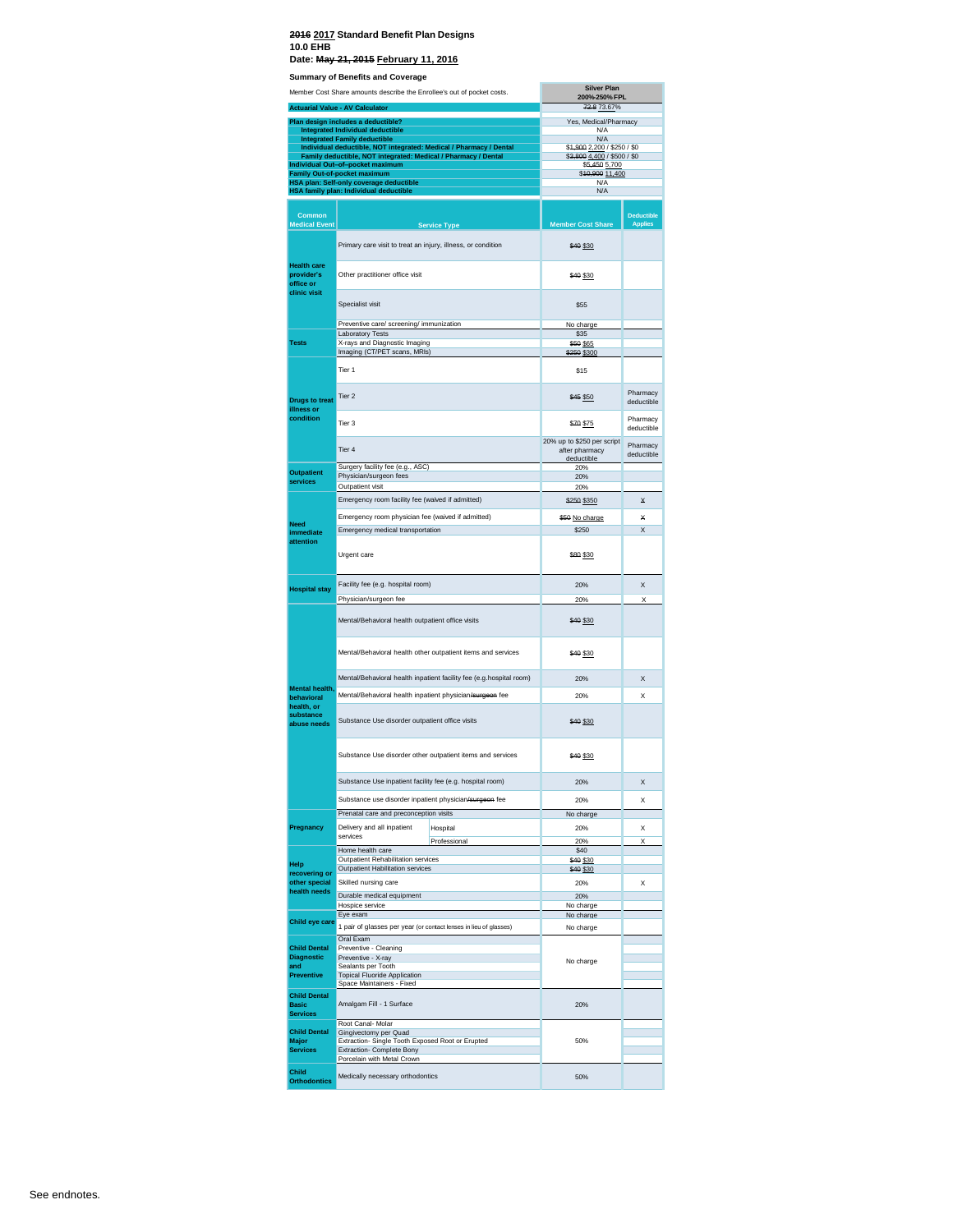### **2016 2017 Standard Benefit Plan Designs 10.0 EHB**

**Date: May 21, 2015 February 11, 2016**

| <b>Udining y Or Benems and Outerage</b><br>Member Cost Share amounts describe the Enrollee's out of pocket costs. |                                                                                                        | <b>Bronze Plan</b>                                                  | <b>Bronze</b>                                                  |                                             |                                          |                                     |
|-------------------------------------------------------------------------------------------------------------------|--------------------------------------------------------------------------------------------------------|---------------------------------------------------------------------|----------------------------------------------------------------|---------------------------------------------|------------------------------------------|-------------------------------------|
| <b>Actuarial Value - AV Calculator</b>                                                                            |                                                                                                        | 61.9%                                                               |                                                                | <b>HSA HDHP Plan</b><br>61.06 61.13%        |                                          |                                     |
|                                                                                                                   | Plan design includes a deductible?                                                                     |                                                                     | Yes, Medical/Pharmacy                                          |                                             | Yes, integrated                          |                                     |
|                                                                                                                   | Integrated Individual deductible<br><b>Integrated Family deductible</b>                                |                                                                     | <b>N/A</b><br>N/A                                              |                                             | \$4,500 integrated<br>\$9,000 integrated |                                     |
|                                                                                                                   | Individual deductible, NOT integrated: Medical / Pharmacy / Dental                                     |                                                                     | \$6,000 6,300 / \$500 / \$0<br>\$42,000 12,600 / \$1,000 / \$0 |                                             | N/A                                      |                                     |
|                                                                                                                   | Family deductible, NOT integrated: Medical / Pharmacy / Dental<br>Individual Out-of-pocket maximum     |                                                                     | \$6,500 6,800                                                  |                                             | N/A<br>\$6,500 6,650                     |                                     |
|                                                                                                                   | Family Out-of-pocket maximum<br>HSA plan: Self-only coverage deductible                                |                                                                     | \$43,000 13,600<br>N/A                                         |                                             | \$13,000 13,300<br>\$4,500               |                                     |
|                                                                                                                   | HSA family plan: Individual deductible                                                                 |                                                                     | N/A                                                            |                                             | \$4,500                                  |                                     |
| <b>Common</b><br><b>Medical Event</b>                                                                             |                                                                                                        | <b>Service Type</b>                                                 | <b>Member Cost Share</b>                                       | <b>Deductible Applies</b>                   | <b>Member Cost</b><br><b>Share</b>       | <b>Deductible</b><br><b>Applies</b> |
|                                                                                                                   | Primary care visit to treat an injury, illness, or condition                                           |                                                                     | \$70 \$75                                                      | After 1st three<br>non-preventive<br>visits | 40%                                      | X                                   |
| <b>Health care</b><br>provider's<br>office or                                                                     | Other practitioner office visit                                                                        |                                                                     | \$70 \$75                                                      | After 1st three<br>non-preventive<br>visits | 40%                                      | X                                   |
| clinic visit                                                                                                      | Specialist visit                                                                                       |                                                                     | \$99 \$105                                                     | After 1st three<br>non-preventive<br>visits | 40%                                      | X                                   |
|                                                                                                                   | Preventive care/ screening/ immunization                                                               |                                                                     | No charge                                                      |                                             | No charge                                |                                     |
| <b>Tests</b>                                                                                                      | <b>Laboratory Tests</b><br>X-rays and Diagnostic Imaging                                               |                                                                     | \$40<br>100%                                                   | Χ                                           | 40%<br>40%                               | X<br>X                              |
|                                                                                                                   | Imaging (CT/PET scans, MRIs)                                                                           |                                                                     | 100%                                                           | X                                           | 40%                                      | X                                   |
|                                                                                                                   | Tier 1                                                                                                 |                                                                     | 100% up to \$500 per script<br>after pharmacy deductible       | Pharmacy<br>Deductible                      | 40% up to \$500<br>per script            | X                                   |
| <b>Drugs to treat</b><br>illness or                                                                               | Tier <sub>2</sub>                                                                                      |                                                                     | 100% up to \$500 per script<br>after pharmacy deductible       | Pharmacy<br>Deductible                      | 40% up to \$500<br>per script            | X                                   |
| condition                                                                                                         | Tier 3                                                                                                 |                                                                     | 100% up to \$500 per script<br>after pharmacy deductible       | Pharmacy<br>Deductible                      | 40% up to \$500<br>per script            | X                                   |
|                                                                                                                   | Tier <sub>4</sub>                                                                                      |                                                                     | 100% up to \$500 per script<br>after pharmacy deductible       | Pharmacy<br>Deductible                      | 40% up to \$500<br>per script            | X                                   |
| <b>Outpatient</b>                                                                                                 | Surgery facility fee (e.g., ASC)                                                                       |                                                                     | 100%                                                           | X                                           | 40%                                      | X                                   |
| services                                                                                                          | Physician/surgeon fees<br>Outpatient visit                                                             |                                                                     | 100%<br>100%                                                   | X<br>X                                      | 40%<br>40%                               | X<br>Χ                              |
|                                                                                                                   | Emergency room facility fee (waived if admitted)                                                       |                                                                     | 100%                                                           | X                                           | 40%                                      | X                                   |
|                                                                                                                   |                                                                                                        |                                                                     |                                                                |                                             |                                          |                                     |
| Need                                                                                                              | Emergency room physician fee (waived if admitted)<br>Emergency medical transportation                  |                                                                     | 100% No charge<br>100%                                         | ×<br>X                                      | 40% No charge<br>40%                     | X<br>X                              |
| immediate<br>attention                                                                                            |                                                                                                        |                                                                     |                                                                |                                             |                                          |                                     |
|                                                                                                                   | Urgent care                                                                                            |                                                                     | \$120 \$75                                                     | After 1st three<br>non-preventive<br>visits | 40%                                      | X                                   |
| <b>Hospital stay</b>                                                                                              | Facility fee (e.g. hospital room)<br>Physician/surgeon fee                                             |                                                                     | 100%                                                           | X<br>X                                      | 40%                                      | X<br>X                              |
|                                                                                                                   | Mental/Behavioral health outpatient office visits                                                      |                                                                     | 100%                                                           | After 1st three                             | 40%<br>40%                               | X                                   |
|                                                                                                                   |                                                                                                        |                                                                     | \$70 \$75                                                      | non-preventive<br>visits<br>After 1st three |                                          |                                     |
|                                                                                                                   | Mental/Behavioral health other outpatient items and services                                           |                                                                     | \$70 \$75                                                      | non-preventive<br>visits                    | 40%                                      | X                                   |
|                                                                                                                   |                                                                                                        | Mental/Behavioral health inpatient facility fee (e.g.hospital room) | 100%                                                           | X                                           | 40%                                      | X                                   |
| Mental health<br>behavioral                                                                                       | Mental/Behavioral health inpatient physician/surgeon fee                                               |                                                                     | 100%                                                           | X                                           | 40%                                      | X                                   |
| health, or<br>substance<br>abuse needs                                                                            | Substance Use disorder outpatient office visits                                                        |                                                                     | \$70 \$75                                                      | After 1st three<br>non-preventive<br>visits | 40%                                      | X                                   |
|                                                                                                                   |                                                                                                        | Substance Use disorder other outpatient items and services          | \$70 \$75                                                      | After 1st three<br>non-preventive<br>visits | 40%                                      | X                                   |
|                                                                                                                   | Substance Use inpatient facility fee (e.g. hospital room)                                              |                                                                     | 100%                                                           | Χ                                           | 40%                                      | X                                   |
|                                                                                                                   | Substance use disorder inpatient physician/surgeon fee                                                 |                                                                     | 100%                                                           | X                                           | 40%                                      | Χ                                   |
|                                                                                                                   | Prenatal care and preconception visits                                                                 |                                                                     | No charge                                                      |                                             | No charge                                |                                     |
| Pregnancy                                                                                                         | Delivery and all inpatient                                                                             | Hospital                                                            | 100%                                                           | X                                           | 40%                                      | X                                   |
|                                                                                                                   | services                                                                                               | Professional                                                        | 100%                                                           | Χ                                           | 40%                                      | Χ                                   |
|                                                                                                                   | Home health care<br>Outpatient Rehabilitation services                                                 |                                                                     | 100%<br>\$70 \$75                                              | X                                           | 40%<br>40%                               | X<br>X                              |
| Help<br>recovering or                                                                                             | Outpatient Habilitation services                                                                       |                                                                     | <del>\$70</del> \$75                                           |                                             | 40%                                      | X                                   |
| other special                                                                                                     | Skilled nursing care                                                                                   |                                                                     | 100%                                                           | X                                           | 40%                                      | X                                   |
| health needs                                                                                                      | Durable medical equipment<br>Hospice service                                                           |                                                                     | 100%                                                           | X                                           | 40%<br>0%                                | X                                   |
|                                                                                                                   | Eye exam                                                                                               |                                                                     | No charge<br>No charge                                         |                                             | No charge                                | Х                                   |
| Child eye care                                                                                                    | 1 pair of glasses per year (or contact lenses in lieu of glasses)                                      |                                                                     | No charge                                                      |                                             | No charge                                |                                     |
| <b>Child Dental</b>                                                                                               | Oral Exam                                                                                              |                                                                     |                                                                |                                             |                                          |                                     |
| <b>Diagnostic</b>                                                                                                 | Preventive - Cleaning<br>Preventive - X-ray                                                            |                                                                     | No charge                                                      |                                             | No charge                                |                                     |
| and<br><b>Preventive</b>                                                                                          | Sealants per Tooth<br><b>Topical Fluoride Application</b>                                              |                                                                     |                                                                |                                             |                                          |                                     |
|                                                                                                                   | Space Maintainers - Fixed                                                                              |                                                                     |                                                                |                                             |                                          |                                     |
| <b>Child Dental</b><br><b>Basic</b><br><b>Services</b>                                                            | Amalgam Fill - 1 Surface                                                                               |                                                                     | 20%                                                            |                                             | 20%                                      |                                     |
|                                                                                                                   | Root Canal- Molar                                                                                      |                                                                     |                                                                |                                             |                                          |                                     |
| <b>Child Dental</b><br>Major<br><b>Services</b>                                                                   | Gingivectomy per Quad<br>Extraction- Single Tooth Exposed Root or Erupted<br>Extraction- Complete Bony |                                                                     | 50%                                                            |                                             | 50%                                      |                                     |
| Child                                                                                                             | Porcelain with Metal Crown                                                                             |                                                                     | 50%                                                            |                                             | 50%                                      |                                     |
| <b>Orthodontics</b>                                                                                               | Medically necessary orthodontics                                                                       |                                                                     |                                                                |                                             |                                          |                                     |